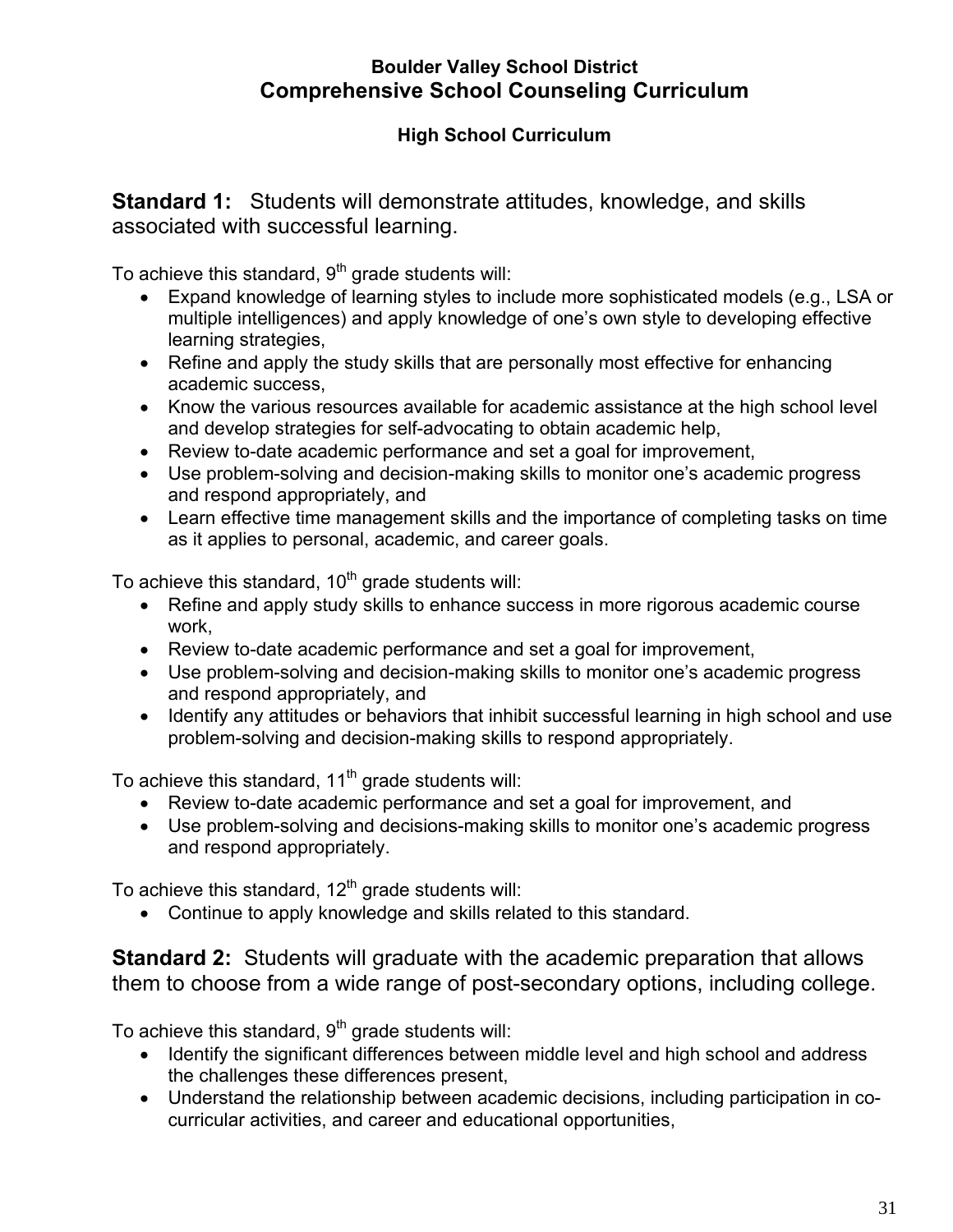- Use decision-making strategies to establish an educational goal and identify strategies for achieving it, and
- Develop and implement a four-year academic plan consistent with personal educational goals.

To achieve this standard,  $10<sup>th</sup>$  grade students will:

- Review the transition to high school and continue to address the remaining challenges,
- Review and revise personal educational goals with an awareness of the future implications of one's choices,
- Review and modify as appropriate the four-year academic plan consistent with personal educational goals,
- Identify post-secondary goals consistent with interests, abilities, and academic achievement, and
- Develop knowledge of the college admissions process.

To achieve this standard,  $11<sup>th</sup>$  grade students will:

- Continue to review and revise personal educational goals with an awareness of the future implications of one's choices,
- Evaluate and modify four-year academic plans consistent with personal educational and post-secondary goals,
- Demonstrate understanding of the entrance process for college and other postsecondary institutions, including admissions tests and requirements, and how to obtain information about different colleges and other post-secondary options, and
- Develop knowledge of various sources of financial support for post-secondary education and awareness of the process to access them.

To achieve this standard,  $12<sup>th</sup>$  grade students will:

- Continue to review and revise personal educational goals with an awareness of the future implications of one's choices,
- Evaluate and modify four-year academic plans consistent with personal educational and post-secondary goals,
- Know how to complete the entrance process for college and other post-secondary institutions as appropriate, and
- Know how to complete the process of applying for financial support for post-secondary education.

**Standard 3:** Students will demonstrate the ability to investigate the world of work and to make informed career decisions.

To achieve this standard,  $9<sup>th</sup>$  grade students will:

- Locate and interpret career information, using multiple resources, and
- Identify personal skills, interests, and abilities, and relate them to career choices.

To achieve this standard,  $10<sup>th</sup>$  grade students will:

- Develop and demonstrate an awareness of changing societal patterns regarding gender and racial/ethnic roles in different occupations,
- Continue to locate and interpret career information, using multiple resources,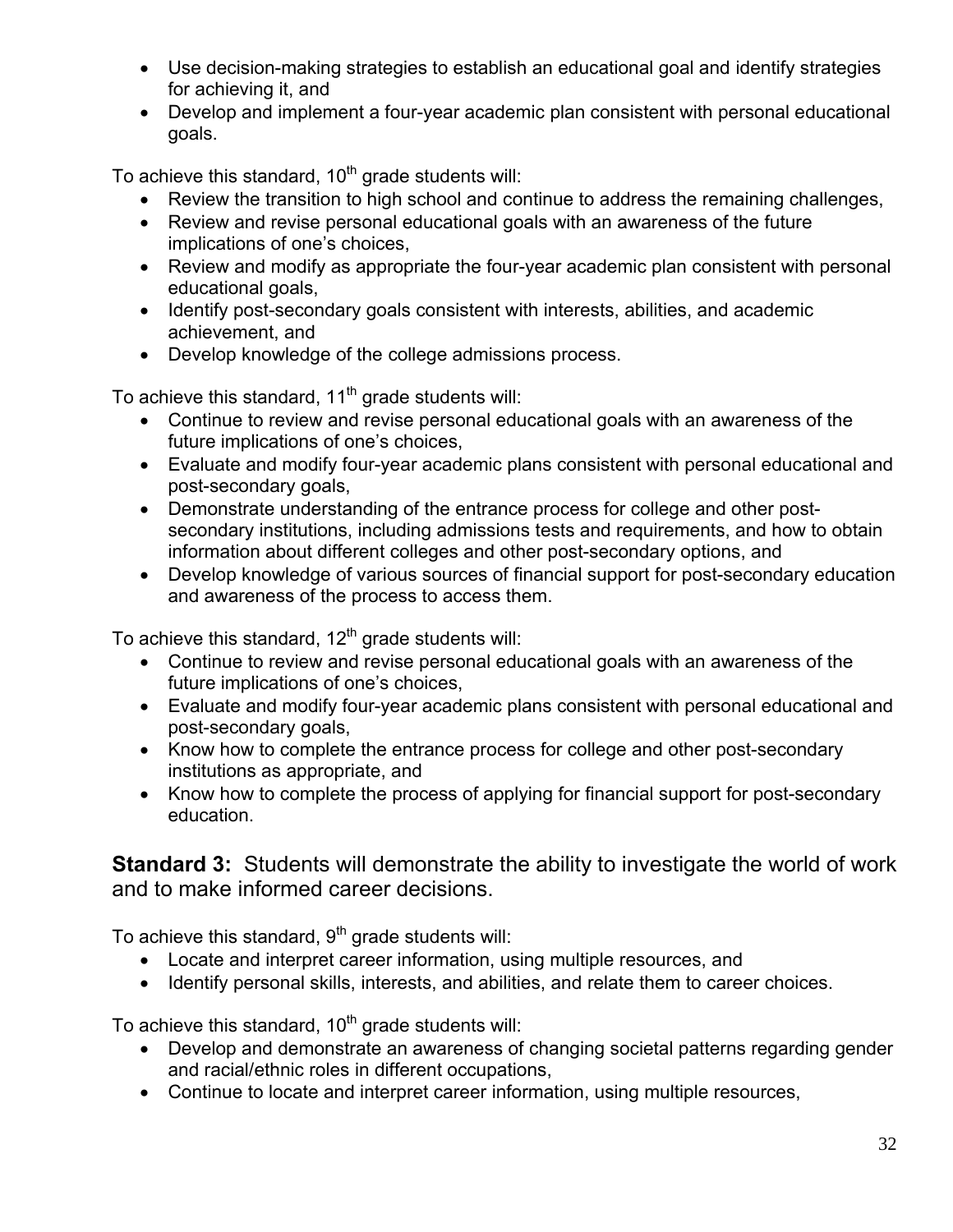- Demonstrate an understanding of the connection between careers, occupations and jobs,
- Continue to identify personal skills, interests, and abilities, and relate them to career choices, and
- Learn how to search for a job, including learning job requirements and determining how one meets them.

To achieve this standard,  $11<sup>th</sup>$  grade students will:

- Continue to interpret and evaluate career information,
- Continue to identify personal skills, interests, and abilities, and relate them to career choices, and
- Write a resume and demonstrate how to interview well.

To achieve this standard,  $12<sup>th</sup>$  grade students will:

Use effective decision-making skills in career planning.

**Standard 4:** Students will understand the relationship between personal qualities, education and training, and the world of work.

To achieve this standard,  $9<sup>th</sup>$  grade students will:

- Identify how personal responsibility, personal integrity, and a sense of justice are important in school and personal life,
- Develop an awareness of the importance of good work habit in both the world of academics and the world of work, and
- Continue to develop understanding of the relationship between academic achievement and career success.

To achieve this standard,  $10<sup>th</sup>$  grade students will:

- Identify how personal responsibility, personal integrity, and a sense of justice are important in the work place,
- Review current academic achievement and develop strategies that will enhance opportunities for future career success, and
- Identify and evaluate one's academic and personal strengths and limitations and how they relate to broad career paths.

To achieve this standard,  $11<sup>th</sup>$  grade students will:

- Demonstrate understanding of how and why such personal characteristics as selfmotivation and discipline, persistence, independence, confidence, curiosity, flexibility, open-mindedness, openness to change, and willingness to take risks are values in the workplace,
- Review current academic achievement and develop strategies that will enhance opportunities for future career success, and
- Continue to identify and evaluate one's academic and personal strengths and limitations and how they relate to broad career paths.

To achieve this standard,  $12<sup>th</sup>$  grade students will:

 Develop understanding of how interests, abilities and achievement relate to achieving personal, educational and career goals,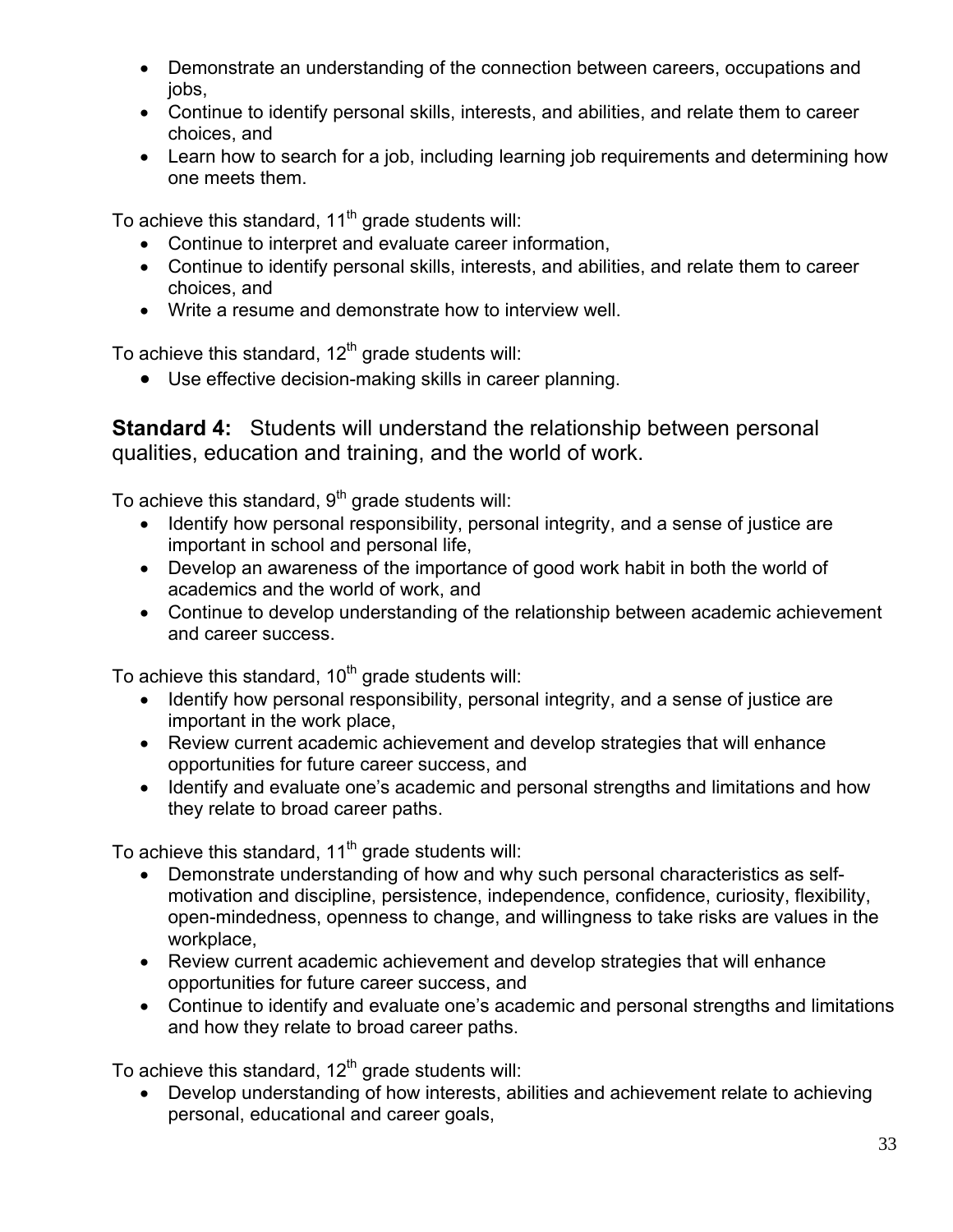- Review current academic achievement and identify strategies that will enhance opportunities for future career success, and
- Demonstrate an understanding of how interests, abilities, and achievement relate to achieving personal, educational, and career goals.

**Standard 5:** Students will demonstrate the knowledge and interpersonal skills to help them understand and respect self and others.

To achieve this standard,  $9<sup>th</sup>$  grade students will:

- Demonstrate respect for others,
- Continue to develop an understanding of the cultural, religious, ethnic, gender identity, age, and ability differences that characterize our society,
- Use effective inter-personal communication skills to express feelings and resolve conflicts,
- Develop personal skills and techniques for managing anger and stress, including maintaining self-control and accessing resources for support, and
- Develop an understanding of the continuum of relationships one may have in friendships, dating relationships, and other interactions.

To achieve this standard,  $10<sup>th</sup>$  grade students will:

- Demonstrate respect for others,
- Continue to develop an understanding of the cultural, religious, ethnic, gender identity, age, and ability differences that characterize our society, and
- Develop independence, self-confidence, self-advocacy, and resiliency as a learner and a member of society.

To achieve this standard,  $11<sup>th</sup>$  grade students will:

- Demonstrate respect for others,
- Demonstrate an understanding of the cultural, religious, ethnic, gender identity, age, and ability differences that characterize our society and the workplace, and
- Demonstrate the capacity to work well with a variety of people, including the ability to compromise and solve problems in a mutually respectful manner.

To achieve this standard,  $12<sup>th</sup>$  grade students will:

- Demonstrate respect for others,
- Demonstrate an understanding of the cultural, religious, ethnic, gender identity, age, and ability differences that characterize our society and the workplace, and
- Exhibit independence, self-confidence, self-advocacy and resiliency as a learner and member of society.

**Standard 6:** Students will demonstrate the knowledge and skills necessary to make decisions, set goals, and take action to achieve goals.

To achieve this standard,  $9<sup>th</sup>$  grade students will:

- Develop personal awareness of the relationship between personal/social goals, actions, and outcomes, and
- Understand the concept of resiliency and the need to adapt to achieve personal goals.